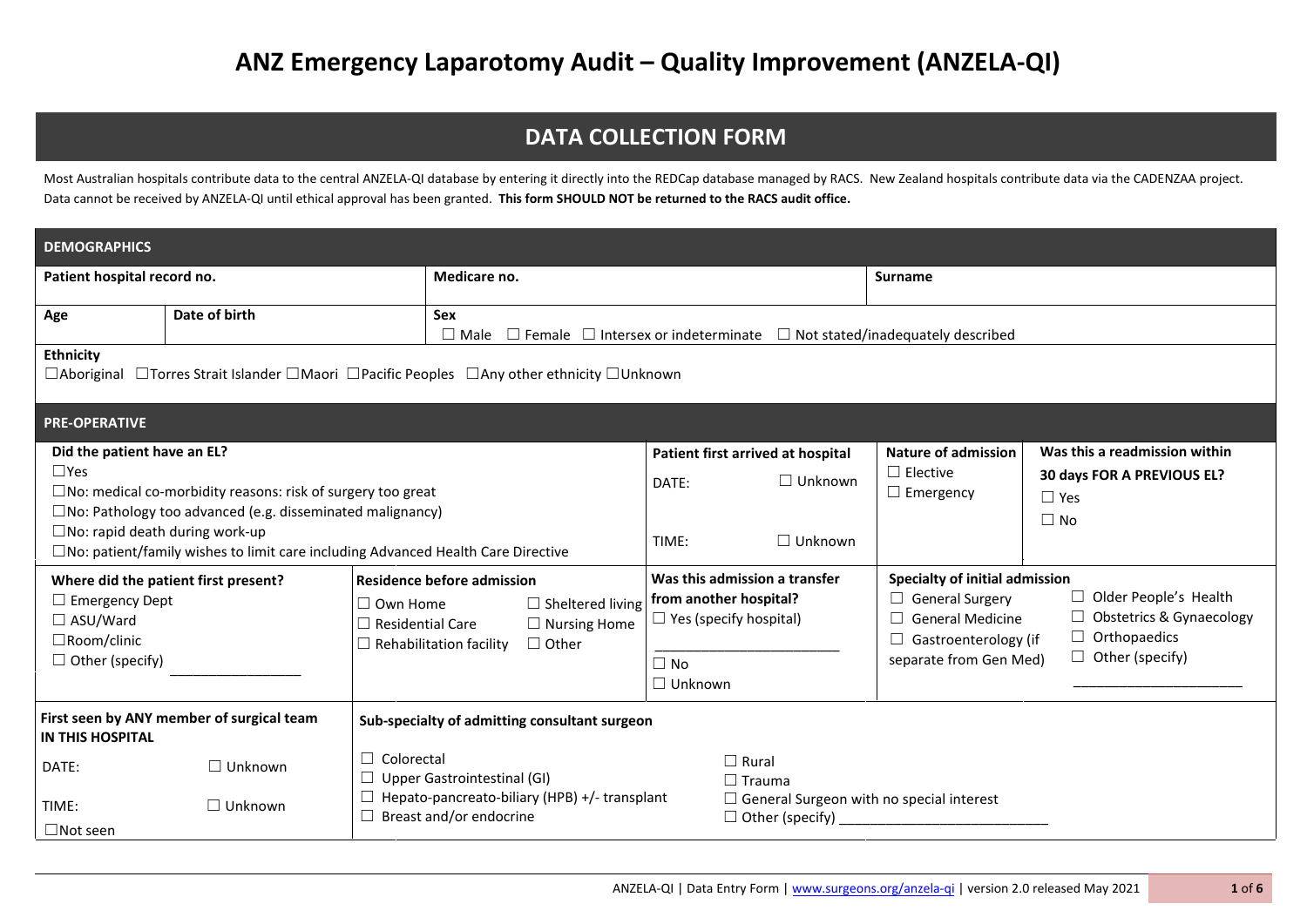| Abdominal CT scan performed pre-operatively as                                 |                                      | Date and time of CT scan                                       |                                                                    |                                                    |                                                                                                       |                                                                    | Date and time of CT report by consultant                                                           |                                                     |                                              |
|--------------------------------------------------------------------------------|--------------------------------------|----------------------------------------------------------------|--------------------------------------------------------------------|----------------------------------------------------|-------------------------------------------------------------------------------------------------------|--------------------------------------------------------------------|----------------------------------------------------------------------------------------------------|-----------------------------------------------------|----------------------------------------------|
| part of diagnostic work-up?                                                    |                                      | $\Box$ Unknown<br>DATE:                                        |                                                                    |                                                    |                                                                                                       |                                                                    | DATE:                                                                                              |                                                     | $\Box$ Unknown                               |
| $\square$ No<br>$\Box$ Unknown<br>$\square$ Yes                                |                                      |                                                                |                                                                    |                                                    |                                                                                                       |                                                                    |                                                                                                    |                                                     |                                              |
|                                                                                |                                      | TIME:                                                          |                                                                    | $\Box$ Unknown                                     |                                                                                                       |                                                                    | TIME:                                                                                              |                                                     | $\Box$ Unknown                               |
| Was sepsis suspected AT TIME OF                                                |                                      | If sepsis suspected at time of initial hospital                |                                                                    |                                                    | Date/time of sepsis assessment?                                                                       |                                                                    |                                                                                                    | First dose of IV antibiotics following presentation |                                              |
| <b>INITIAL HOSPITAL ADMISSION?</b>                                             |                                      | admission by what criteria?                                    |                                                                    |                                                    |                                                                                                       |                                                                    |                                                                                                    |                                                     |                                              |
| $\square$ Yes                                                                  | $\Box$ Clinical assessment only      |                                                                |                                                                    | DATE:                                              |                                                                                                       |                                                                    | $\Box$ Unknown                                                                                     | DATE:                                               | $\Box$ Unknown                               |
| $\Box$ No                                                                      |                                      |                                                                |                                                                    |                                                    |                                                                                                       | $\Box$ Unknown                                                     |                                                                                                    | TIME:                                               | $\Box$ Unknown                               |
| $\Box$ Other diagnosis suspected                                               | $\Box$ EWS (any score)               |                                                                |                                                                    | TIME:                                              |                                                                                                       |                                                                    |                                                                                                    |                                                     |                                              |
| requiring antibiotics<br>$\Box$ Unknown                                        | $\Box$ qSOFA                         |                                                                |                                                                    |                                                    |                                                                                                       |                                                                    |                                                                                                    |                                                     |                                              |
|                                                                                | $\Box$ Lactate                       |                                                                |                                                                    | $\Box$ Not done                                    |                                                                                                       |                                                                    |                                                                                                    | $\Box$ Not administered                             |                                              |
|                                                                                | $\Box$ Other (specify)               |                                                                |                                                                    |                                                    |                                                                                                       |                                                                    |                                                                                                    |                                                     |                                              |
| Lactate level available to the surgeon                                         |                                      | Were goals of care documented in the notes?                    |                                                                    |                                                    | Was sepsis suspected AT THE TIME DECISION                                                             |                                                                    |                                                                                                    |                                                     | If sepsis suspected at the time decision for |
| at time of referral?                                                           | $\Box$ Yes                           | $\Box$ No                                                      | $\Box$ Unknown                                                     |                                                    | <b>FOR SURGERY WAS MADE?</b>                                                                          |                                                                    |                                                                                                    | surgery was made BY WHAT CRITERIA?                  |                                              |
| $\Box$ No<br>$\Box$ Unknown<br>$\square$ Yes                                   |                                      |                                                                |                                                                    | $\Box$ No<br>$\Box$ Unknown<br>$\square$ Yes       |                                                                                                       |                                                                    |                                                                                                    | $\Box$ Clinical assessment only                     |                                              |
| Most recent pre-operative value for                                            | <b>Decision to operate</b><br>DATE:  |                                                                | $\Box$ Unknown                                                     |                                                    |                                                                                                       |                                                                    |                                                                                                    | $\Box$ EWS (any score)<br>$\Box$ qSOFA              |                                              |
| blood lactate[mmol/l]                                                          |                                      |                                                                |                                                                    |                                                    |                                                                                                       |                                                                    |                                                                                                    | $\Box$ Unknown                                      |                                              |
|                                                                                | TIME:                                |                                                                | $\Box$ Unknown                                                     |                                                    |                                                                                                       |                                                                    |                                                                                                    | $\Box$ Other (specify)                              |                                              |
|                                                                                |                                      |                                                                |                                                                    |                                                    |                                                                                                       |                                                                    |                                                                                                    |                                                     |                                              |
| <b>RISK STRATIFICATION</b>                                                     |                                      |                                                                |                                                                    |                                                    |                                                                                                       |                                                                    |                                                                                                    |                                                     |                                              |
| Risk of death entered into medical record preoperatively?                      |                                      | <b>What was the NELA</b>                                       |                                                                    | What was the patient's ASA grade on admission?     |                                                                                                       |                                                                    |                                                                                                    |                                                     |                                              |
| $\Box$ Yes, calculated pre-operatively                                         |                                      | mortality score (%)?<br>(Australia only)                       |                                                                    | $\square$ (1) A normal healthy patient             |                                                                                                       |                                                                    |                                                                                                    |                                                     |                                              |
| $\Box$ No, but calculated and entered into the medical record post-operatively |                                      |                                                                |                                                                    | $\square$ (2) A patient with mild systemic disease |                                                                                                       |                                                                    |                                                                                                    |                                                     |                                              |
| $\Box$ No, calculated but not entered into the medical record<br>$\Box$ No     |                                      |                                                                |                                                                    |                                                    | $\square$ (3) A patient with severe systemic disease which limits activity, but is not incapacitating |                                                                    |                                                                                                    |                                                     |                                              |
| $\Box$ Unknown                                                                 |                                      |                                                                |                                                                    |                                                    |                                                                                                       |                                                                    | $\Box$ (4) A patient with an incapacitating systemic disease that is not a constant threat to life |                                                     |                                              |
|                                                                                |                                      |                                                                |                                                                    |                                                    |                                                                                                       |                                                                    | $\Box$ (5) A moribund patient who is not expected to survive 24 hours, with or without an          |                                                     |                                              |
| According to surgical urgency, WITHIN HOW MANY MAXIMUM HOURS                   | What was the P-<br>POSSUM score (%)? |                                                                | operation<br>$\square$ (6) A brain-dead patient for organ donation |                                                    |                                                                                                       |                                                                    |                                                                                                    |                                                     |                                              |
| was the procedure was intended to occur?                                       |                                      |                                                                | (NZ only)                                                          |                                                    |                                                                                                       |                                                                    |                                                                                                    |                                                     |                                              |
|                                                                                |                                      |                                                                |                                                                    |                                                    |                                                                                                       |                                                                    |                                                                                                    |                                                     |                                              |
| For patients over 65 years, was a pre-operative frailty                        |                                      |                                                                |                                                                    |                                                    |                                                                                                       |                                                                    |                                                                                                    |                                                     |                                              |
| assessment completed?<br>$\Box(1)$ Very Fit                                    |                                      |                                                                | Patients over 65 years, pre-operative frailty index                |                                                    |                                                                                                       |                                                                    | $\Box$ (6) Moderately Frail - need lifestyle help                                                  |                                                     |                                              |
| $\Box$ Yes                                                                     |                                      |                                                                | $\square$ (2) Well - no active disease symptoms                    |                                                    |                                                                                                       | $\Box$ (7) Severely Frail - completely dependent for personal care |                                                                                                    |                                                     |                                              |
| $\Box$ No                                                                      |                                      | $\square$ (3) Managing Well - medical problems well controlled |                                                                    |                                                    |                                                                                                       | $\square$ (8) Very Severely Frail - approaching end of life        |                                                                                                    |                                                     |                                              |
| $\Box$ No, frailty assessment completed post-operatively                       |                                      | $\Box$ (4) Vulnerable - symptoms limit activities              |                                                                    |                                                    |                                                                                                       | $\Box$ (9) Terminally III - life expectancy < 6 months             |                                                                                                    |                                                     |                                              |
| $\Box$ Unknown                                                                 |                                      | $\square$ (5) Mildly Frail - evident slowing                   |                                                                    |                                                    | $\Box$ Unknown                                                                                        |                                                                    |                                                                                                    |                                                     |                                              |
|                                                                                |                                      |                                                                |                                                                    |                                                    |                                                                                                       |                                                                    |                                                                                                    |                                                     |                                              |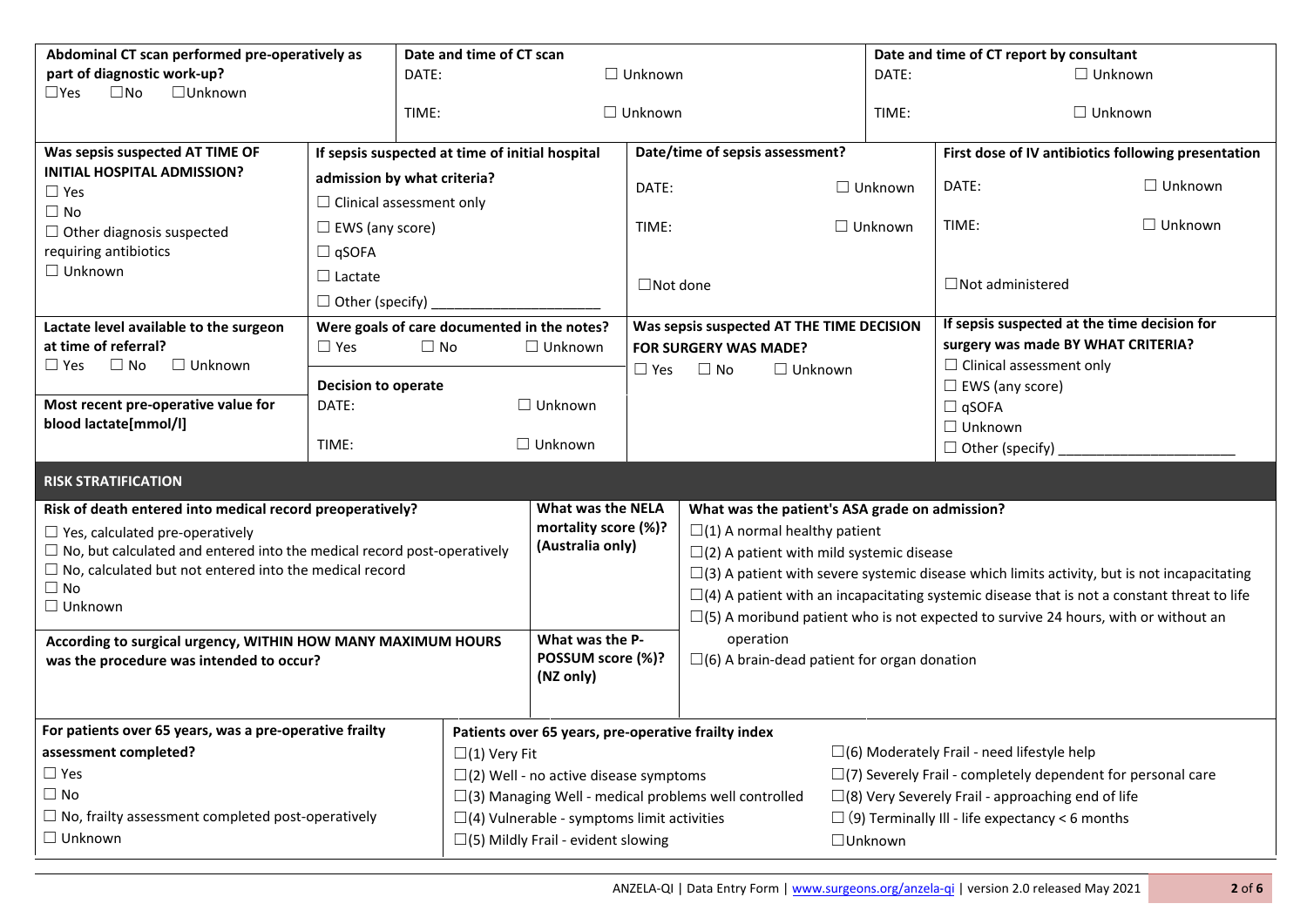| <b>OPERATIVE</b>                                     |                                                                    |                                                         |  |  |  |
|------------------------------------------------------|--------------------------------------------------------------------|---------------------------------------------------------|--|--|--|
| First surgical procedure of this admission?          | FOR UNPLANNED RETURN TO THEATRE CASES ONLY,                        | PRE-OPERATIVE INDICATION for surgery as on the surgical |  |  |  |
| $\Box$ No<br>$\Box$ Other<br>$\Box$ Yes              | what was the most significant reason for return?                   | booking form                                            |  |  |  |
|                                                      | $\square$ Anastomotic leak                                         | Abdominal abscess<br>□                                  |  |  |  |
| <b>Comments:</b>                                     | $\square$ Abscess                                                  | Anastomotic leak<br>□                                   |  |  |  |
| <b>Theatre booking</b>                               | □ Accidental damage to bowel or another organ                      | Abdominal wound dehiscence<br>□                         |  |  |  |
| $\Box$ Unknown<br>DATE:                              | □ Abdominal wall dehiscence                                        | Abdominal compartment syndrome<br>□                     |  |  |  |
|                                                      | $\Box$ Bowel obstruction                                           | Acidosis<br>□                                           |  |  |  |
| □Unknown<br>TIME:                                    | $\Box$ Decompression of abdominal compartment syndrome             | <b>Bile leak</b><br>□                                   |  |  |  |
|                                                      | $\Box$ Bleeding or haematoma                                       | Chyle leak<br>□                                         |  |  |  |
|                                                      | □ Stoma viability or retraction                                    | Colitis<br>□                                            |  |  |  |
| Date and time of procedure                           | □Unknown                                                           | □<br>Foreign body                                       |  |  |  |
| (EITHER OF BELOW NOT BOTH)                           | $\Box$ Other                                                       | Haemobilia<br>□                                         |  |  |  |
|                                                      | $\Box$ Not applicable                                              | □<br>Haemorrhage                                        |  |  |  |
| Knife to skin                                        |                                                                    | Hernia - hiatus<br>□                                    |  |  |  |
| □Unknown<br>DATE:                                    | Most senior SURGEON in theatre                                     | □<br>Hernia - incarcerated                              |  |  |  |
|                                                      | $\Box$ Consultant                                                  | □<br>Hernia - incisional                                |  |  |  |
| $\Box$ Unknown<br>TIME:                              | $\Box$ Staff grade, other non-consultant grade responsible surgeon | □<br>Hernia - internal                                  |  |  |  |
|                                                      | $\square$ Fellow                                                   | latrogenic injury<br>□                                  |  |  |  |
| Wheels in                                            | □SET Training Registrar                                            | Intestinal fistula<br>□                                 |  |  |  |
| □Unknown<br>DATE:                                    | □ Service Registrar or equivalent                                  | $\Box$<br>Intussusception<br>Ischaemia                  |  |  |  |
|                                                      |                                                                    | □<br>□                                                  |  |  |  |
| □Unknown<br>TIME:                                    | $\Box$ Other                                                       | <b>Necrosis</b><br>Obstruction - Small bowel<br>□       |  |  |  |
| Sub-specialty of operating consultant surgeon?       |                                                                    | □<br>Obstruction - Large bowel                          |  |  |  |
| $\Box$ Colorectal                                    | Most senior ANAESTHETIST in theatre                                | $\Box$<br>Perforation                                   |  |  |  |
| $\Box$ Upper Gastrointestinal (GI)                   | $\Box$ Consultant                                                  | □<br>Peritonitis                                        |  |  |  |
| $\Box$ Hepato-pancreato-biliary (HPB) +/- transplant | $\Box$ Staff grade, other non-consultant grade responsible         | □<br>Phlegmon/inflammatory mass                         |  |  |  |
| □Breast and/or endocrine                             | anaesthetist                                                       | Planned relook<br>□                                     |  |  |  |
| $\Box$ Rural                                         | $\Box$ Fellow                                                      | □<br>Pneumoperitoneum                                   |  |  |  |
| $\Box$ Trauma                                        | $\Box$ Advanced trainee (post-final exam)                          | □<br>Pseudo-obstruction                                 |  |  |  |
| $\Box$ General surgeon with no special interest      | $\Box$ Advanced trainee (pre-final exam)                           | □<br>Sepsis                                             |  |  |  |
|                                                      | $\Box$ Basic trainee                                               | □<br>Volvulus                                           |  |  |  |
|                                                      | $\Box$ Other                                                       |                                                         |  |  |  |
|                                                      |                                                                    |                                                         |  |  |  |
|                                                      |                                                                    |                                                         |  |  |  |
|                                                      |                                                                    |                                                         |  |  |  |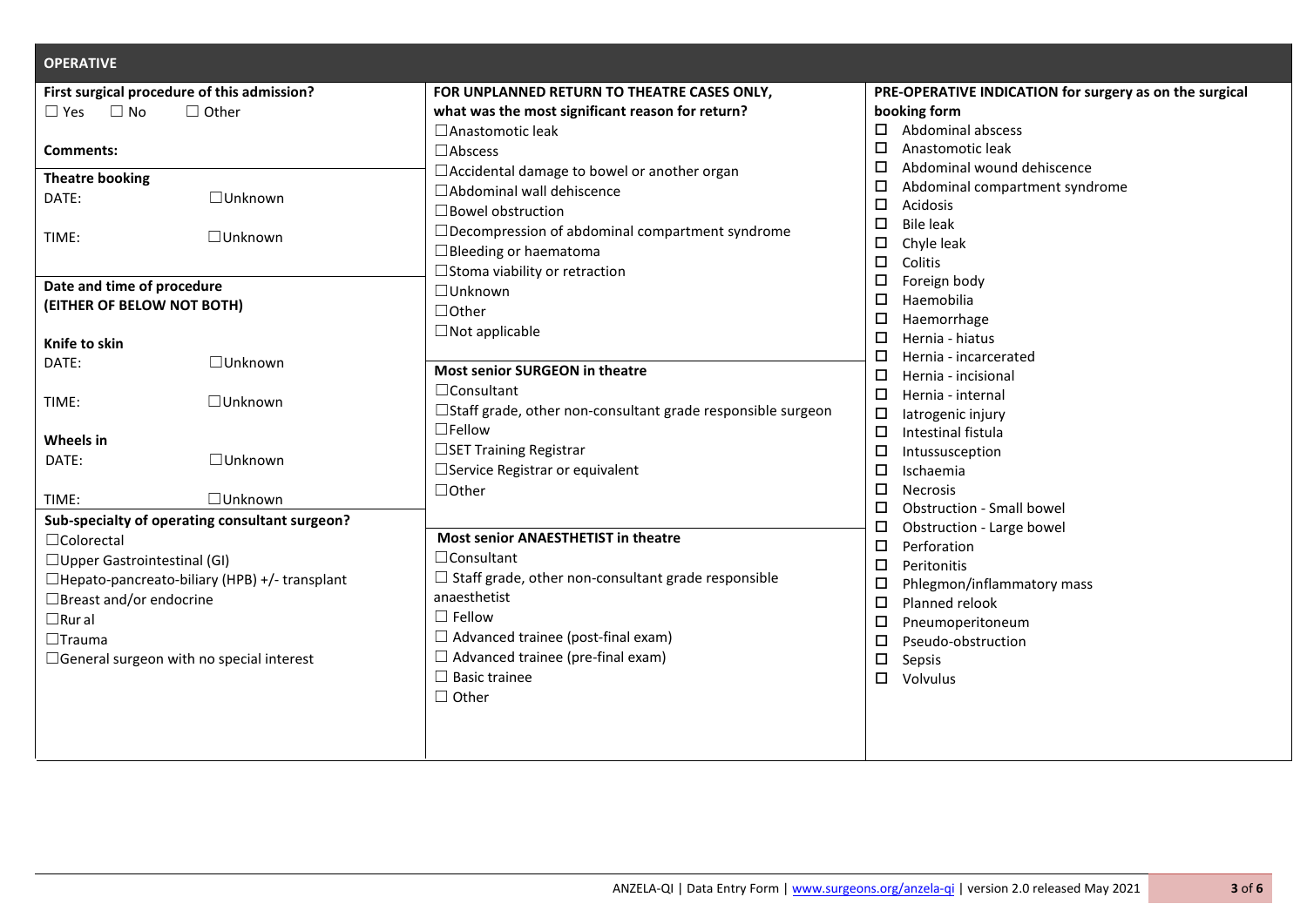|                                                                 | Main operative findings (Select all that apply)            |                             |                                |                                                             |                                      |                                                       | Describe the peritoneal contamination present              |  |  |
|-----------------------------------------------------------------|------------------------------------------------------------|-----------------------------|--------------------------------|-------------------------------------------------------------|--------------------------------------|-------------------------------------------------------|------------------------------------------------------------|--|--|
| □                                                               | Abscess                                                    | <b>Diverticulitis</b><br>□  |                                | □                                                           | Perforation - peptic ulcer           |                                                       | $\square$ None, or reactive serous fluid only              |  |  |
| □                                                               | Abdominal Compartment Syndrome                             | $\Box$<br>Foreign Body      |                                | □                                                           | Perforation - small bowel/colonic    |                                                       | $\Box$ Free gas from perforation +/- minimal contamination |  |  |
| □                                                               | Abdominal wall dehiscence                                  | □<br><b>Gallstone Ileus</b> |                                | □                                                           | Stricture                            |                                                       | $\square$ Pus                                              |  |  |
| □                                                               | Adhesions                                                  | □                           | Haemorrhage - peptic ulcer     | $\Box$                                                      | <b>Stoma Complications</b>           |                                                       | $\Box$ Bile                                                |  |  |
| □                                                               | Anastomotic leak                                           | □                           | Haemorrhage - intestinal       | □                                                           | Volvulus                             |                                                       | $\Box$ Gastro-duodenal contents                            |  |  |
| □                                                               | <b>Bile leak</b>                                           | □                           | Haemorrhage - post-operative   | □                                                           | Normal abdomen                       |                                                       |                                                            |  |  |
| $\Box$                                                          | Chyle leak                                                 | □                           | Hernia - incarcerated          |                                                             |                                      |                                                       | □Small bowel contents                                      |  |  |
| □                                                               | Cancer - localised                                         | □<br>Hernia - Internal      |                                |                                                             |                                      |                                                       | $\Box$ Faeculant fluid                                     |  |  |
| □                                                               | Cancer - disseminated                                      | □<br>Intestinal fistula     |                                |                                                             |                                      |                                                       | $\square$ Faeces                                           |  |  |
| □                                                               | Cancer - gastric                                           | □                           | Intestinal ischaemia           |                                                             |                                      |                                                       | □Blood/haematoma                                           |  |  |
| $\Box$                                                          | Cancer - colorectal                                        | □<br>Intussusception        |                                |                                                             |                                      |                                                       | What was the relationship between the known pre-           |  |  |
| □                                                               | □<br>Meckel's diverticulum<br>Colitis - ulcerative colitis |                             |                                |                                                             |                                      |                                                       | operative CT diagnosis and the finding at surgery?         |  |  |
| □                                                               | Colitis - Crohn's Disease                                  | $\Box$                      | Necrotising fasciitis          |                                                             |                                      |                                                       | $\square$ No pre-op CT scan                                |  |  |
| □                                                               | Colitis - other                                            | $\Box$                      | Pseudo-obstruction             |                                                             |                                      |                                                       | □Good relationship                                         |  |  |
|                                                                 |                                                            |                             |                                |                                                             |                                      |                                                       | □ Poor but acceptable relationsihp                         |  |  |
|                                                                 |                                                            |                             |                                |                                                             |                                      |                                                       | $\square$ No relationship                                  |  |  |
|                                                                 |                                                            |                             |                                |                                                             |                                      |                                                       | $\Box$ Unknown                                             |  |  |
|                                                                 |                                                            |                             |                                |                                                             |                                      |                                                       |                                                            |  |  |
|                                                                 | PRIMARY surgical procedure (select one)                    |                             |                                |                                                             |                                      |                                                       |                                                            |  |  |
|                                                                 |                                                            |                             |                                |                                                             |                                      |                                                       |                                                            |  |  |
| □                                                               | Abscess - drainage of abscess/collection                   |                             | Debridement<br>П.              |                                                             |                                      |                                                       | □<br>Meckel's diverticulum - resection                     |  |  |
| □                                                               | Abdominal wall closure following dehiscence                | ◻                           | Enterotomy                     |                                                             |                                      | Perforation - repair of intestinal perforation<br>□   |                                                            |  |  |
|                                                                 | Abdominal wall reconstruction<br>□                         |                             | □                              | Foreign body - removal                                      |                                      |                                                       | Peptic ulcer - suture or repair of perforation<br>□        |  |  |
|                                                                 | □<br>Adhesiolysis                                          |                             | □                              | Gastrectomy - partial or total                              |                                      |                                                       | Peptic ulcer - oversew of bleed<br>□                       |  |  |
|                                                                 | Anastomosis - repair or revision of<br>□                   |                             | □                              | Gastric surgery - other                                     |                                      |                                                       | Tumour - resection of other intra-abdominal tumour(s)<br>□ |  |  |
|                                                                 | Appendicectomy as incidental<br>□                          |                             | □                              | Haematoma - evacuation                                      |                                      |                                                       | □<br>Small bowel resection                                 |  |  |
|                                                                 | <b>Biliary reconstruction</b><br>□                         |                             | $\Box$                         | Haemostasis                                                 |                                      |                                                       | □<br>Stricturoplasty                                       |  |  |
|                                                                 | Cholecystectomy as incidental<br>□                         |                             | □                              | Hiatus hernia repair                                        |                                      |                                                       | Stoma - Defunctioning stoma via midline laparotomy<br>□    |  |  |
| Colectomy - left (including sigmoid colectomy and anterior<br>□ |                                                            | $\Box$                      | Intestinal bypass              |                                                             |                                      | Stoma - Revision of stoma via midline laparotomy<br>□ |                                                            |  |  |
|                                                                 | resection)                                                 | $\Box$                      | Intestinal fistula - repair of |                                                             |                                      | □<br>Volvulus - reduction                             |                                                            |  |  |
|                                                                 | Colectomy - right (including ileocaecal resection)<br>□    |                             | □                              | Incisional hernia repair - large with bowel resection       |                                      |                                                       | $\Box$<br>Washout only                                     |  |  |
|                                                                 |                                                            |                             |                                | Incisional hernia repair - large with division of adhesions |                                      |                                                       |                                                            |  |  |
| □                                                               | Colectomy - subtotal or panproctocolectomy                 |                             | □                              |                                                             |                                      |                                                       | $\Box$<br>Other                                            |  |  |
| □                                                               | Colectomy - Hartmann's procedure                           |                             | □                              |                                                             | Laparotomy - Exploratory/relook only |                                                       | Not amendable to surgery<br>0                              |  |  |
| □                                                               | Colectomy - other colorectal resection                     |                             | □<br>Laparostomy formation     |                                                             |                                      |                                                       |                                                            |  |  |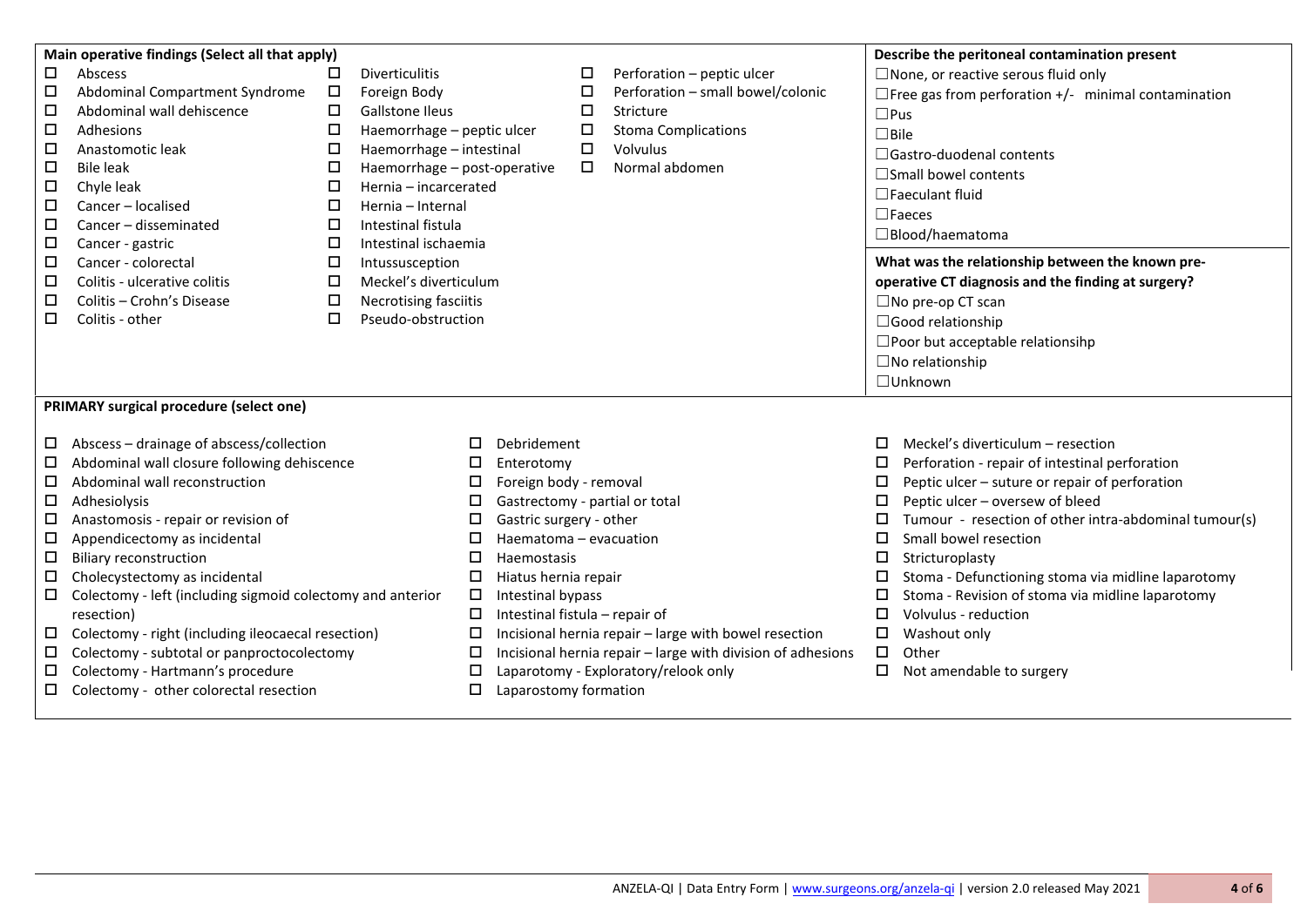## **SECONDARY surgical procedure (select one)**

- $\Box$  Abscess drainage of abscess/collection
- $\Box$  Abdominal wall closure following dehiscence
- □ Abdominal wall reconstruction
- $\Box$  Adhesiolysis
- $\Box$  Anastomosis repair or revision of
- $\Box$  Appendicectomy as incidental
- $\square$  Biliary reconstruction
- $\Box$  Cholecystectomy as incidental
- $\Box$  Colectomy left (including sigmoid colectomy and anterior resection)
- $\Box$  Colectomy right (including ileocaecal resection)
- $\Box$  Colectomy subtotal or panproctocolectomy
- Colectomy Hartmann's procedure
- $\Box$  Colectomy other colorectal resection

## **TERTIARY surgical procedure (select one)**

- $\Box$  Abscess drainage of abscess/collection
- $\Box$  Abdominal wall closure following dehiscence
- $\Box$  Abdominal wall reconstruction
- $\square$  Adhesiolysis
- $\Box$  Anastomosis repair or revision of
- $\Box$  Appendicectomy as incidental
- $\square$  Biliary reconstruction
- $\square$  Cholecystectomy as incidental
- $\Box$  Colectomy left (including sigmoid colectomy and anterior resection)
- $\Box$  Colectomy right (including ileocaecal resection)
- $\Box$  Colectomy subtotal or panproctocolectomy
- $\Box$  Colectomy Hartmann's procedure
- $\square$  Colectomy other colorectal resection
- Debridement
- Enterotomy
- $\Box$  Foreign body removal
- $\square$  Gastrectomy partial or total
- $\Box$  Gastric surgery other
- $\Box$  Haematoma evacuation
- $\Pi$  Haemostasis
- $\Box$  Hiatus hernia repair
- $\Box$  Intestinal bypass
- $\Box$  Intestinal fistula repair of
- $\Box$  Incisional hernia repair large with bowel resection
- $\Box$  Incisional hernia repair large with division of adhesions
- $\square$  Laparotomy Exploratory/relook only
- Laparostomy formation
- D Debridement
- Enterotomy
- $\Box$  Foreign body removal
- $\square$  Gastrectomy partial or total
- □ Gastric surgery other
- $\Box$  Haematoma evacuation
- $\Box$  Haemostasis
- $\Box$  Hiatus hernia repair
- $\Box$  Intestinal bypass
- $\Box$  Intestinal fistula repair of
- $\Box$  Incisional hernia repair large with bowel resection
- $\Box$  Incisional hernia repair large with division of adhesions
- $\Box$  Laparotomy Exploratory/relook only
- 
- $\Box$  Meckel's diverticulum resection
- $\square$  Perforation repair of intestinal perforation
- $\Box$  Peptic ulcer suture or repair of perforation
- $\Box$  Peptic ulcer oversew of bleed
- $\Box$  Tumour resection of other intra-abdominal tumour(s)
- $\square$  Small bowel resection
- $\square$  Stricturoplasty
- $\square$  Stoma Defunctioning stoma via midline laparotomy
- $\square$  Stoma Revision of stoma via midline laparotomy
- $\Box$  Volvulus reduction
- Washout
- $\Pi$  Other
- $\Box$  Not amendable to surgery
- $\Box$  Meckel's diverticulum resection
- $\square$  Perforation repair of intestinal perforation
- $\Box$  Peptic ulcer suture or repair of perforation
- $\Box$  Peptic ulcer oversew of bleed
- $\Box$  Tumour resection of other intra-abdominal tumour(s)
- $\square$  Small bowel resection
- $\square$  Stricturoplasty
- $\square$  Stoma Defunctioning stoma via midline laparotomy
- $\square$  Stoma Revision of stoma via midline laparotomy
- $\Box$  Volvulus reduction
- Washout
- $\Pi$  Other
- $\Box$  Not amendable to surgery

Laparostomy formation